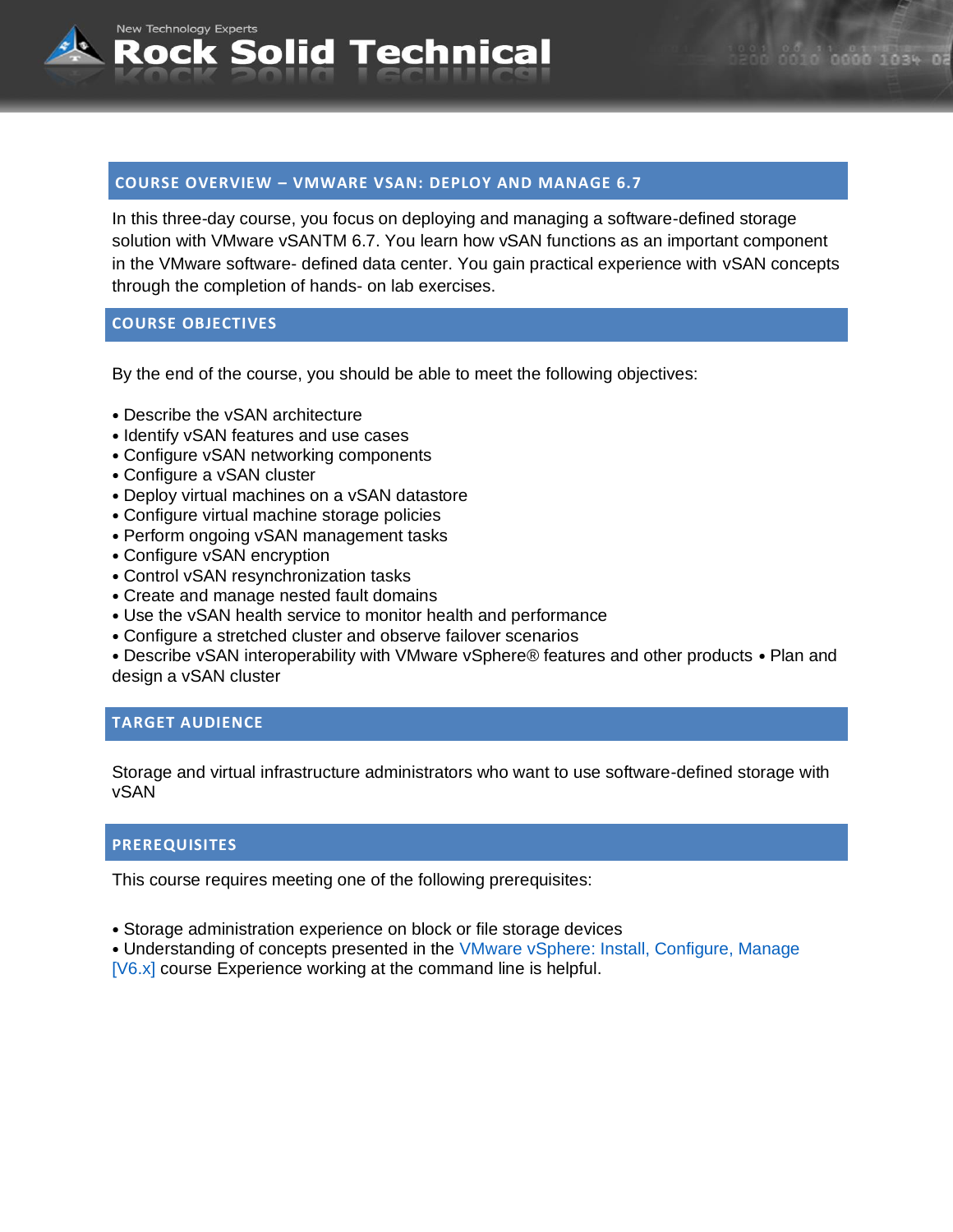

The course material presumes that a student can perform the following tasks with no assistance or guidance before enrolling in this course:

- o Use VMware vSphere® Client™
- $\circ$  Create and manage VMware vCenter Server<sup>®</sup> objects, such as data centers, clusters, hosts, and virtual machines
- $\circ$  Create and modify a standard switch
- $\circ$  Create and modify a distributed switch
- o Connect a VMware ESXiTM host to NAS, iSCSI, or Fibre Channel storage Create a VMware vSphere® VMFS datastore
- $\circ$  Use a wizard or a template to create a virtual machine
- $\circ$  Migrate a virtual machine with VMware vSphere® vMotion®
- $\circ$  Migrate a virtual machine with VMware vSphere® Storage vMotion®

If you cannot complete all of these tasks, VMware recommends that you complete the VMware vSphere: Install, Configure, Manage [V6.7] course before enrolling in VMware vSAN: Deploy and Manage.

# **COURSE DELIVERY OPTIONS**

- o Classroom
- o Live Online
- o [Onsite](mailto:sales@rocksolidtechnical.com?subject=On-Site%20Inquiry)
- o [On Demand](mailto:sales@rocksolidtechnical.com?subject=On%20Demand%20Inquiry)

## **PRODUCT ALIGNMENT**

- $\circ$  ESXi 6.7
- o vCenter Server 6.7
- $\circ$  vSAN 6.7

# **Course Modules**

## **1 Course Introduction**

- Introductions and course logistics
- Course objectives
- Describe the software-defined data center